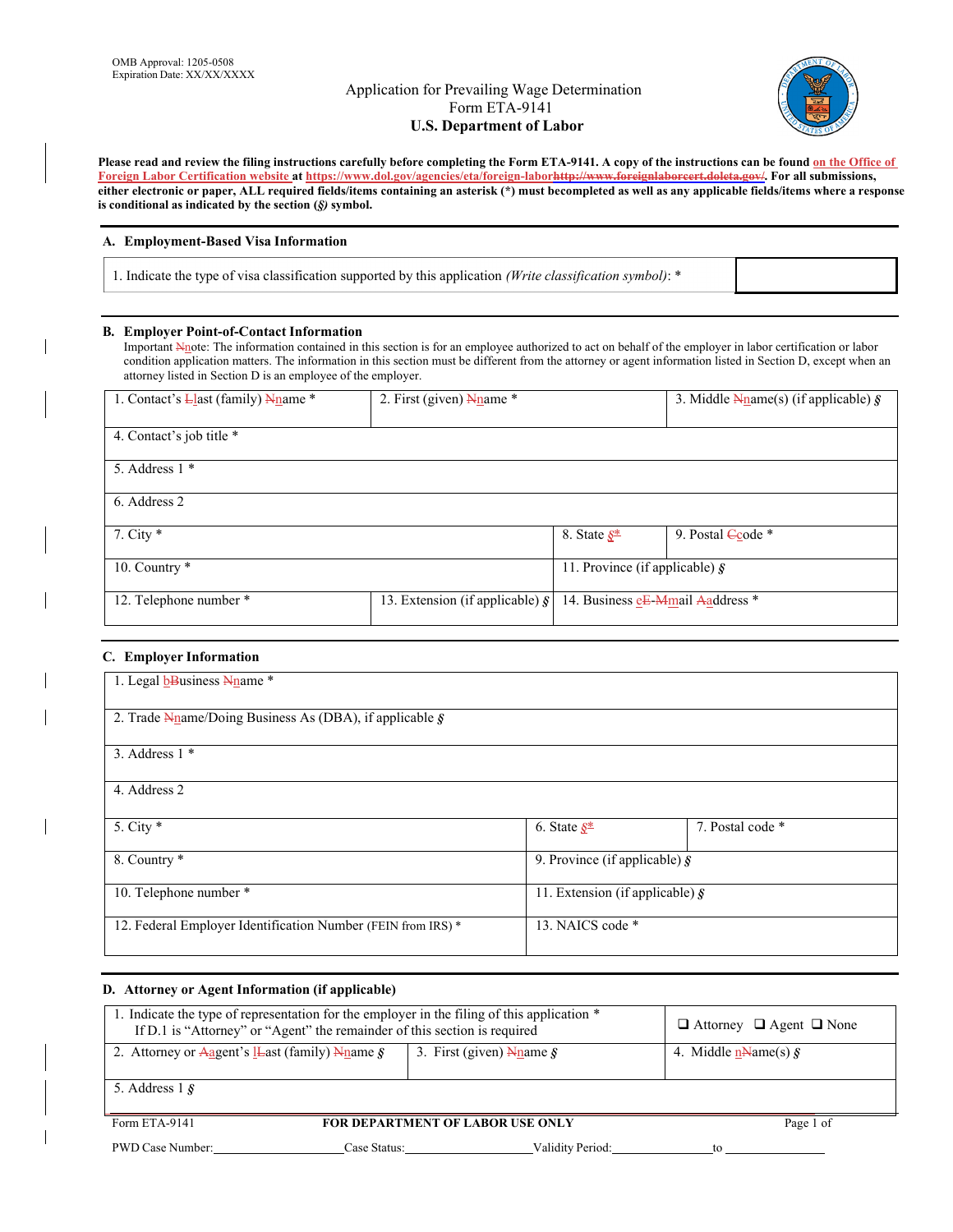$\overline{\phantom{a}}$ 

 $\mathsf{l}$ 

# Application for Prevailing Wage Determination Form ETA-9141 **U.S. Department of Labor**



| 6. Address 2<br>(apartment/suite/floor and number)    |                         |                                                         |                              |
|-------------------------------------------------------|-------------------------|---------------------------------------------------------|------------------------------|
| 7. City $\hat{\mathbf{S}}$                            |                         | 8. State $\hat{S}$                                      | 9. Postal $\angle$ code $\&$ |
| 10. Country $\hat{S}$                                 |                         | 11. Province (if applicable) $\hat{g}$                  |                              |
| 12. Telephone $\frac{N}{N}$ Telephone $\frac{N}{N}$   | 13. Extension $\hat{S}$ | 14. Law $F$ firm/B business Ee-M mail And dress $\zeta$ |                              |
| 15. Law $F$ firm/B business Nname $\hat{\mathcal{S}}$ |                         | 16. Law frim/B business FEIN $\hat{\mathbf{s}}$         |                              |

### **E. Wage Source Information**

Refer to instructions for all supporting documents required in this section.

| 1. Is the employer covered by ACWIA, as described in 20 CFR 656.40(e)(1)? * (Not applicable for<br>$H-2B$                                                                                                                                                                                                                                              | $\Box$ Yes | $\Box$ No       | $\Box$ N/A |
|--------------------------------------------------------------------------------------------------------------------------------------------------------------------------------------------------------------------------------------------------------------------------------------------------------------------------------------------------------|------------|-----------------|------------|
| a. If "Yes," identify which ACWIA provision the employer is covered under (choose all that apply): $\hat{g}$<br>(i) Institution of higher education<br>(ii) Affiliated or related nonprofit entity connected or associated with an institution of higher education<br>(iii) Nonprofit research organization or Governmental research organization<br>⊔ |            |                 |            |
| b. If the employer has previously been determined not covered under ACWIA, does the<br>employer have any reason to believe that its status has changed? $\hat{g}$                                                                                                                                                                                      | $\Box$ Yes | $\Box$ No       | $\Box$ N/A |
| 2. Is the position covered by a professional sports league rules or regulations? $\hat{\mathbf{S}}$                                                                                                                                                                                                                                                    | $\Box$ Yes | $\Box$ No       |            |
| 3. Is the position covered by a Collective Bargaining Agreement (CBA)? $\frac{1}{2}$                                                                                                                                                                                                                                                                   | $\Box$ Yes | $\square$ No    | $\Box$ N/A |
| 4. Is the employer requesting a prevailing wage based on the Davis-Bacon Act (DBA) or<br>McNamara Service Contract Act (SCA) (Not applicable for H-2B)? *                                                                                                                                                                                              | $\Box$ Yes | $\Box$ No       |            |
| For non-OES requests, select and fully complete only one of the following: (Davis Bacon Act (DBA) & Service Contract Act (SCA) are not<br>prevailing wage sources for H 2B)                                                                                                                                                                            |            |                 |            |
| a. If "Yes," identify which wage source the employer is requesting: $\hat{S}$                                                                                                                                                                                                                                                                          |            |                 |            |
| $\Box$ DBA<br>$\Box$ SCA                                                                                                                                                                                                                                                                                                                               |            |                 |            |
| $\Box$ 4. Source Type: $\oint$                                                                                                                                                                                                                                                                                                                         |            |                 |            |
| $\theta$ - DBA                                                                                                                                                                                                                                                                                                                                         |            |                 |            |
| $-SCA$                                                                                                                                                                                                                                                                                                                                                 |            |                 |            |
| Survey                                                                                                                                                                                                                                                                                                                                                 |            |                 |            |
| a. Complete the following if consideration of a survey is requested above. § (If this is a request to use a survey in the H-2B program,<br>Form ETA-9165 must also be completed.)                                                                                                                                                                      |            |                 |            |
| 5. Is the employer requesting consideration of a survey as a wage source in determining the<br>prevailing wage? *                                                                                                                                                                                                                                      | $\Box$ Yes | QN <sub>0</sub> |            |
| If "Yes," 5.a and 5.b must be completed. (If this is a request to use a survey in the H-2B program, Form ETA-9165 must also be<br>completed.)                                                                                                                                                                                                          |            |                 |            |
| $\underline{\mathbf{a} \cdot (\mathbf{t})}$ Survey name or title: $\hat{\mathbf{g}}$                                                                                                                                                                                                                                                                   |            |                 |            |
| $\underline{b.}$ Survey date of publication or, if not published, date of submission to DOL: §                                                                                                                                                                                                                                                         |            |                 |            |

# **F. Job Offer Information**

## **a. Job Description**

1. Job  $\frac{1}{1}$ title \*

 $\mathbf{I}$ 

 $\Box$ 

| Form ETA-9141    | <b>FOR DEPARTMENT OF LABOR USE ONLY</b> |                  | Page 2 of |
|------------------|-----------------------------------------|------------------|-----------|
| PWD Case Number: | `ase Status:                            | Validity Period: | te        |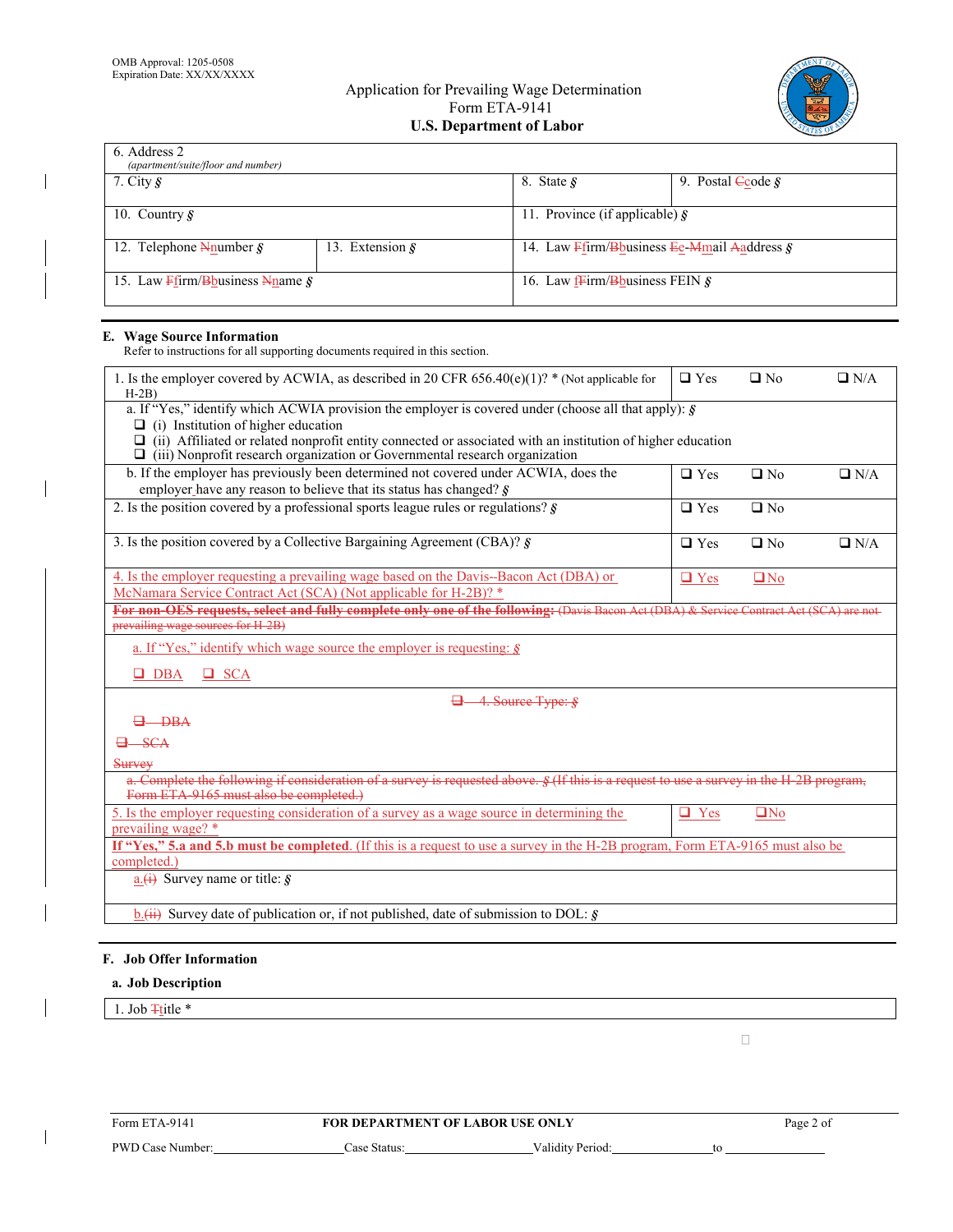$\overline{1}$ 

 $\begin{array}{c} \hline \end{array}$ 

# Application for Prevailing Wage Determination Form ETA-9141 **U.S. Department of Labor**



| 2. Job duties: Description of the specific services or labor to be performed. * (All job duties must be disclosed. A description of the job duties   |                       |
|------------------------------------------------------------------------------------------------------------------------------------------------------|-----------------------|
| MUST begin in this space. For mail-in applications, an addendum may be used to complete the response fullyOne separate addendum will be accepted to- |                       |
| fully compete the response.)                                                                                                                         |                       |
|                                                                                                                                                      |                       |
|                                                                                                                                                      |                       |
|                                                                                                                                                      |                       |
|                                                                                                                                                      |                       |
|                                                                                                                                                      |                       |
|                                                                                                                                                      |                       |
|                                                                                                                                                      |                       |
|                                                                                                                                                      |                       |
|                                                                                                                                                      |                       |
|                                                                                                                                                      |                       |
|                                                                                                                                                      |                       |
|                                                                                                                                                      |                       |
|                                                                                                                                                      |                       |
|                                                                                                                                                      |                       |
| 3. Does this position supervise the work of other employees? *                                                                                       | $\Box$ No<br>Yes<br>П |
| a. If "Yes," please indicate the SOC code(s) and SOC title(s) of the occupation(s) of the employees to be supervised: $\zeta$                        |                       |
|                                                                                                                                                      |                       |
|                                                                                                                                                      |                       |

| Form ETA-9141    | <b>FOR DEPARTMENT OF LABOR USE ONLY</b> |                  | Page 3 of |  |
|------------------|-----------------------------------------|------------------|-----------|--|
| PWD Case Number: | Case Status:                            | Validity Period: |           |  |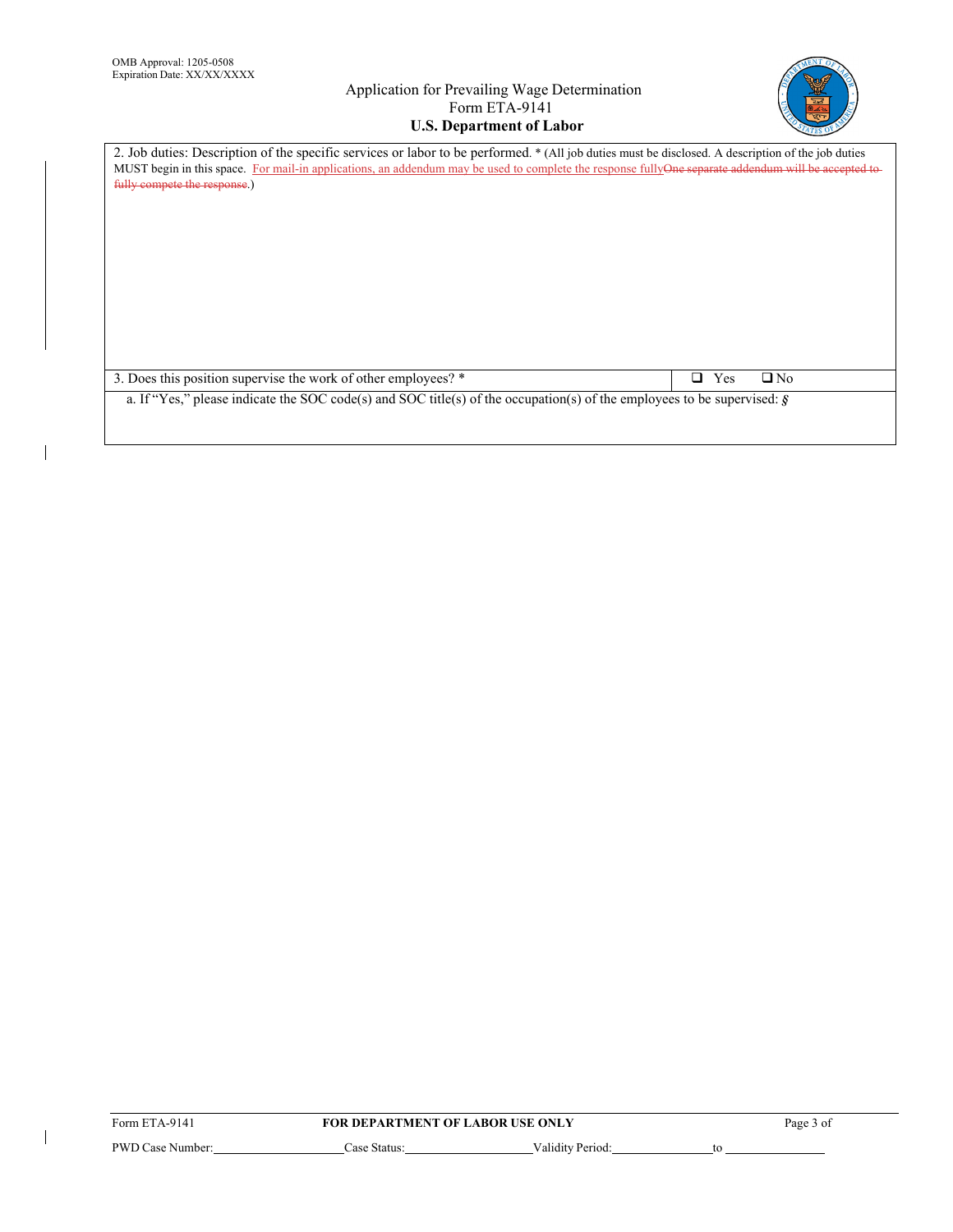$\mathbf I$ 

# Application for Prevailing Wage Determination Form ETA-9141 **U.S. Department of Labor**



| b. Minimum Job Requirements                                                                                                    |                                                                                                                                                         |  |
|--------------------------------------------------------------------------------------------------------------------------------|---------------------------------------------------------------------------------------------------------------------------------------------------------|--|
| 1. Education: Minimum U.S. diploma/degree required *                                                                           |                                                                                                                                                         |  |
|                                                                                                                                | $\Box$ None $\Box$ High school/GED $\Box$ Associate's $\Box$ Bachelor's $\Box$ Master's $\Box$ Doctorate (Ph.D.) $\Box$ Other degree (J.D., M.D., etc.) |  |
| a. If "Other degree" in question 1, specify the U.S.<br>$diploma/degree$ required $\hat{g}$                                    | b. Indicate the major(s) and/or field(s) of study required $\hat{S}$<br>(May list more than one related major and more than one field)                  |  |
| 2. Does the employer require a second U.S. diploma/degree? *                                                                   | $\Box$ Yes $\Box$ No                                                                                                                                    |  |
| a. If "Yes" in question 2, indicate the second U.S. $\frac{d}{dp}$ degree and the major(s) and/or field(s) of study required § |                                                                                                                                                         |  |
| 3. Is training for the job opportunity required? *                                                                             | $\Box$ Yes $\Box$ No                                                                                                                                    |  |
| a. If "Yes" in question 3, specify the number of months of<br>training required $\boldsymbol{\hat{S}}$                         | b. Indicate the field(s)/name(s) of training required $\hat{S}$<br>(May list more than one related field and more than one type)                        |  |
| 4. Is employment experience required? *                                                                                        | $\Box$ Yes $\Box$<br>N <sub>0</sub>                                                                                                                     |  |
| a. If "Yes" in question 4, specify the number of months of<br>experience required $\hat{g}$                                    | b. Indicate the occupation required $\hat{g}$                                                                                                           |  |
| 5. Special Sskills or oOther Repartments: Does the employer<br>require any specific or other requirements? *                   | $\Box$ Yes $\Box$<br>N <sub>o</sub><br>П.                                                                                                               |  |
| a. If "Yes," check all that apply and specify the requirement(s): $\hat{S}$                                                    |                                                                                                                                                         |  |
| $\Box$ (i) License/Certification:                                                                                              |                                                                                                                                                         |  |
| $\Box$ (ii) Foreign $L$ anguage:                                                                                               |                                                                                                                                                         |  |
| $\Box$ (iii) Residency/Fellowship:                                                                                             |                                                                                                                                                         |  |
| $\Box$ (iv) Other Sspecial Sskills or Requirements:                                                                            |                                                                                                                                                         |  |
| c. Alternative Job Requirements                                                                                                |                                                                                                                                                         |  |
| be evaluated. (Not applicable for H-2B)                                                                                        | While an employer may specify alternative requirements, the substantial equivalency of the alternative requirements to minimum requirements will not    |  |
| 1. Are alternate sets of Eeducation, Ttraining, and/or Eexperience<br>accepted? $\hat{\mathbf{s}}$                             | $\overline{a}$ Yes $\overline{a}$<br>$\mathbf{N}$ o                                                                                                     |  |
| If c.1 is "Yes," c.2, c.3, and c.-4 must be completed.                                                                         |                                                                                                                                                         |  |
| 2. Specify the alternate level of education: U.S. $\frac{diploma}{deg$ ree accepted §                                          |                                                                                                                                                         |  |
|                                                                                                                                | <b>ONone</b> OHigh school/GED CAssociate's CBachelor's CMaster's CDoctorate (Ph.D.) COther degree (J.D., M.D., etc.)                                    |  |
| a. If "Other degree" in question 2, specify the U.S.                                                                           | b. Indicate the major(s) and/or field(s) of study accepted $\mathcal{S}$ (May list                                                                      |  |

| $diploma/degree$ accepted $\hat{g}$                                                                 | more than one related major and more than one field)                                                                             |
|-----------------------------------------------------------------------------------------------------|----------------------------------------------------------------------------------------------------------------------------------|
| 3. Is alternate training for the job opportunity accepted? $\zeta$                                  | $\Box$ Yes<br>Nο                                                                                                                 |
| a. If "Yes" in question 3, specify the number of<br>months of alternate training accepted $\hat{S}$ | b. Indicate the field(s)/name(s) of training accepted $\hat{g}$<br>(May list more than one related field and more than one type) |

| Form ETA-9141    | <b>FOR DEPARTMENT OF LABOR USE ONLY</b> |                  | Page 4 of |
|------------------|-----------------------------------------|------------------|-----------|
| PWD Case Number: | Case Status:                            | Validity Period: |           |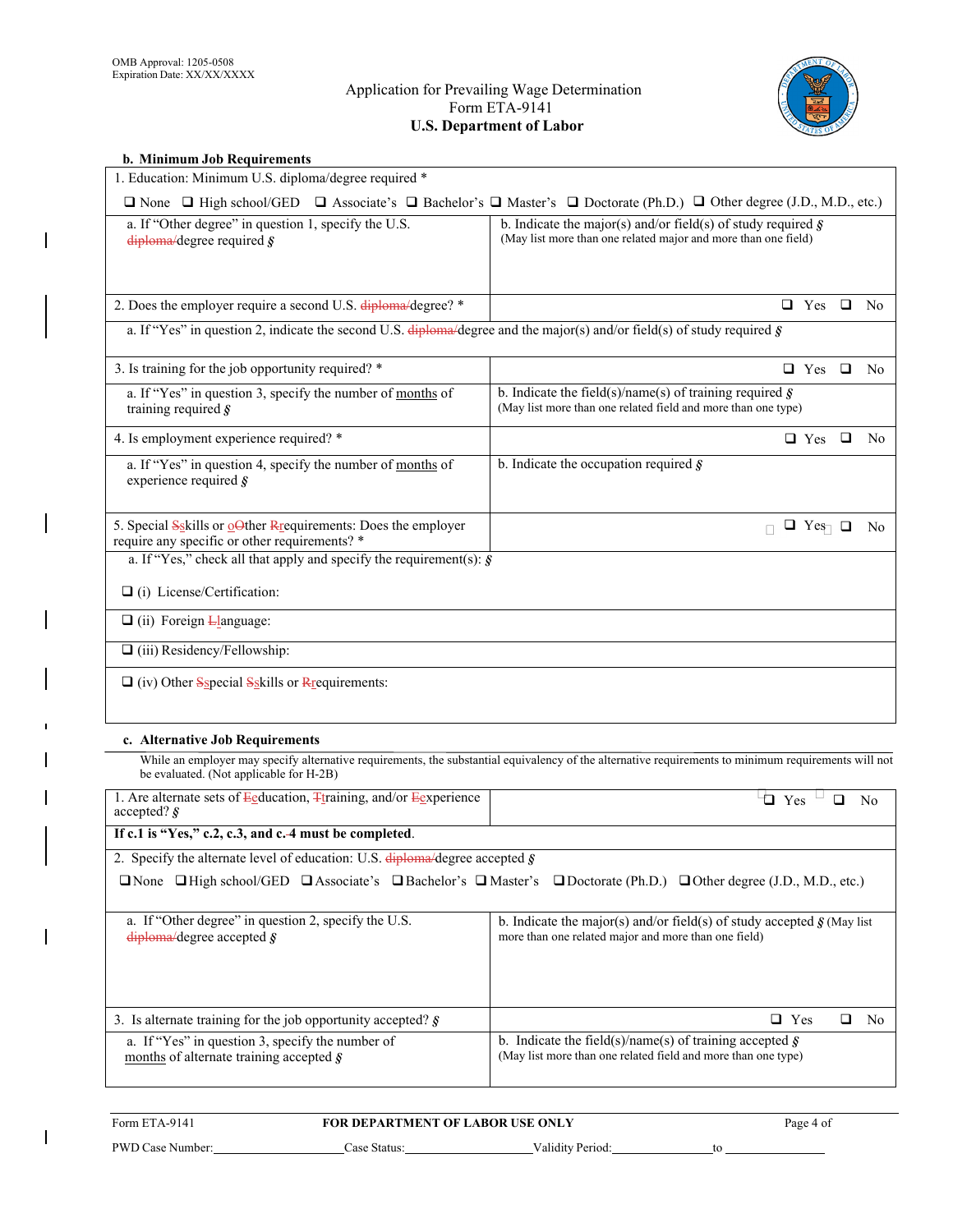# Application for Prevailing Wage Determination Form ETA-9141 **U.S. Department of Labor**



| 4. Is alternate employment experience accepted? $\zeta$                                                  | $\Box$ Yes | $\Box$ No    |
|----------------------------------------------------------------------------------------------------------|------------|--------------|
| a. If "Yes" in question 4, specify the number of months of alternate experience accepted $\zeta$         |            |              |
| 5. Special skills or other requirements: Does the employer require any specific or other requirements? * | $\Box$ Yes | $\square$ No |
| a. If "Yes," check all that apply and specify the requirement(s) $\hat{S}$                               |            |              |
| (i) License/Certification:<br>□                                                                          |            |              |
| (ii) Foreign language:<br>□                                                                              |            |              |
| (iii) Residency/Fellowship:<br>O                                                                         |            |              |
| (iv) Other special skills or requirements:<br>o                                                          |            |              |
|                                                                                                          |            |              |
|                                                                                                          |            |              |

## **d. Other Information**

 $\overline{\phantom{a}}$ 

 $\overline{\phantom{a}}$ 

 $\overline{\phantom{a}}$ 

 $\overline{1}$ 

| 1. Suggested SOC (O*NET/OEWS) code *                                                                        | a. Suggested SOC (O*NET/OEWS) occupation title *                                         |  |  |  |
|-------------------------------------------------------------------------------------------------------------|------------------------------------------------------------------------------------------|--|--|--|
| 2. Job title of the official the employee will report to for this job opportunity (if applicable) $\hat{g}$ |                                                                                          |  |  |  |
| 3. Will travel be required in order to perform the job duties? *<br>$\Box$ Yes $\Box$ No                    | a. If "Yes," provide geographic location and frequency of the travel- $\hat{\mathbf{g}}$ |  |  |  |

# **e. Place of Employment Information**

| 1. Worksite address 1 *                                                                                                                                                                                                                                                                                                                                                                                                                                  |              |             |                   |  |  |
|----------------------------------------------------------------------------------------------------------------------------------------------------------------------------------------------------------------------------------------------------------------------------------------------------------------------------------------------------------------------------------------------------------------------------------------------------------|--------------|-------------|-------------------|--|--|
| 2. Address 2                                                                                                                                                                                                                                                                                                                                                                                                                                             |              |             |                   |  |  |
| $3.$ City $*$                                                                                                                                                                                                                                                                                                                                                                                                                                            | 4. State $*$ | 5. County * | 6. Postal cCode * |  |  |
| 7. Will work be performed in any Bureau of Labor Statistics Area (Metropolitan or Non-Metropolitan<br>Statistical Areas) other than the Bureau of Labor Statistics Area of the address listed above, or, in the case of<br>$\Box$ Yes $\Box$ No<br>Bureau of Labor Statistics areas with multiple county-level prevailing wage rates, in a county other than the<br>county of the address listed above? * (If "Yes," a completed Appendix A is required) |              |             |                   |  |  |

| Form ETA-9141    | <b>FOR DEPARTMENT OF LABOR USE ONLY</b> |                  |    |
|------------------|-----------------------------------------|------------------|----|
| PWD Case Number: | Case Status:                            | Validity Period: | tο |